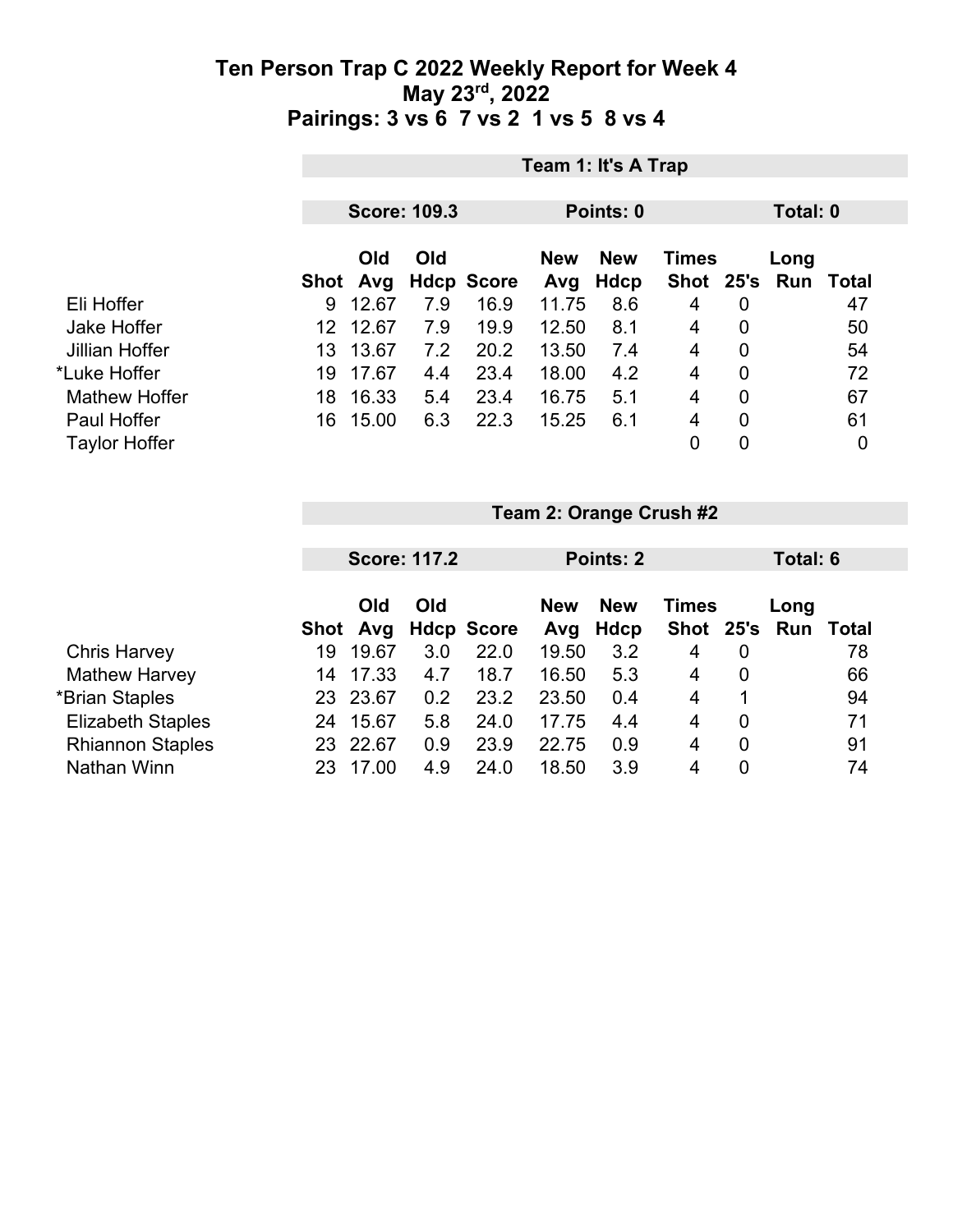|                       | <b>Team 3: Hot Shots</b> |          |     |                   |            |              |               |                |  |       |
|-----------------------|--------------------------|----------|-----|-------------------|------------|--------------|---------------|----------------|--|-------|
|                       |                          |          |     |                   |            |              |               |                |  |       |
|                       | <b>Score: 117.7</b>      |          |     | <b>Points: 2</b>  |            |              |               | Total: 5       |  |       |
|                       | <b>Old</b><br>Old        |          |     | <b>New</b>        | <b>New</b> | <b>Times</b> |               | Long           |  |       |
|                       | Shot                     | Avg      |     | <b>Hdcp Score</b> | Avg        | Hdcp         | Shot 25's Run |                |  | Total |
| <b>Bryan Newstrom</b> | 21                       | 21.33    | 1.9 | 22.9              | 21.25      | 1.9          | 4             | 0              |  | 85    |
| Jon Newstrom          | 23                       | 18.00    | 4.2 | 24.0              | 19.25      | 3.3          | 4             | 0              |  | 77    |
| *Gary Newtsrom        |                          | 22 20.33 | 2.6 | 24.0              | 20.75      | 2.3          | 4             | $\mathbf 0$    |  | 83    |
| <b>Mike Parker</b>    | 17                       | 17.33    | 4.7 | 21.7              | 17.25      | 4.7          | 4             | $\overline{0}$ |  | 69    |
| <b>Steve Roland</b>   | 15                       | 17.00    | 4.9 | 19.9              | 16.50      | 5.3          | 4             | $\mathbf 0$    |  | 66    |
| <b>Zach Smithers</b>  | 19                       | 23.67    | 0.2 | 19.2              | 22.50      | 1.1          | 4             | $\overline{0}$ |  | 90    |
| Roger Specht          | 21                       | 21.33    | 1.9 | 22.9              | 21.25      | 1.9          | 4             | 0              |  | 85    |
| Mike Whitney          | 21                       | 17.33    | 4.7 | 24.0              | 18.25      | 4.0          | 4             | 0              |  | 73    |

#### **Team 4: Blind Shooters**

| <b>Score: 120.0</b> |       |                                      |      | <b>Points: 2</b>  |            |      |             | Total: 5             |       |  |
|---------------------|-------|--------------------------------------|------|-------------------|------------|------|-------------|----------------------|-------|--|
|                     | Old   | Old                                  |      | <b>New</b>        | <b>New</b> |      |             | Long                 | Total |  |
| 22                  | 17.67 | 4.4                                  | 24.0 | 18.75             | 3.7        | 4    | 0           |                      | 75    |  |
| 17                  | 15.67 | 5.8                                  | 22.8 | 16.00             | 5.6        | 4    | 0           |                      | 64    |  |
| 20                  | 18.67 | 3.7                                  | 23.7 | 19.00             | 3.5        | 4    | 0           |                      | 76    |  |
| 21                  | 14.33 | 6.8                                  | 24.0 | 16.00             | 5.6        | 4    | 0           |                      | 64    |  |
| 23                  |       | 0.9                                  | 23.9 | 22.75             | 0.9        | 4    | 1           |                      | 91    |  |
| 24                  |       | 1.9                                  | 24.0 | 22.00             | 1.4        | 4    | 0           |                      | 88    |  |
| 20                  | 17.33 | 4.7                                  | 24.0 | 18.00             | 4.2        | 4    | 0           |                      | 72    |  |
| 24                  | 19.67 | 3.0                                  | 24.0 | 20.75             | 2.3        | 4    | 0           |                      | 83    |  |
| 24                  | 21.67 | 1.6                                  | 24.0 | 22.25             | 1.2        | 4    | 0           |                      | 89    |  |
| 18                  | 15.67 | 5.8                                  | 23.8 | 16.25             | 5.4        | 4    | 0           |                      | 65    |  |
|                     |       | Avg<br><b>Shot</b><br>22.67<br>21.33 |      | <b>Hdcp Score</b> | Avg        | Hdcp | <b>Shot</b> | <b>Times</b><br>25's | Run   |  |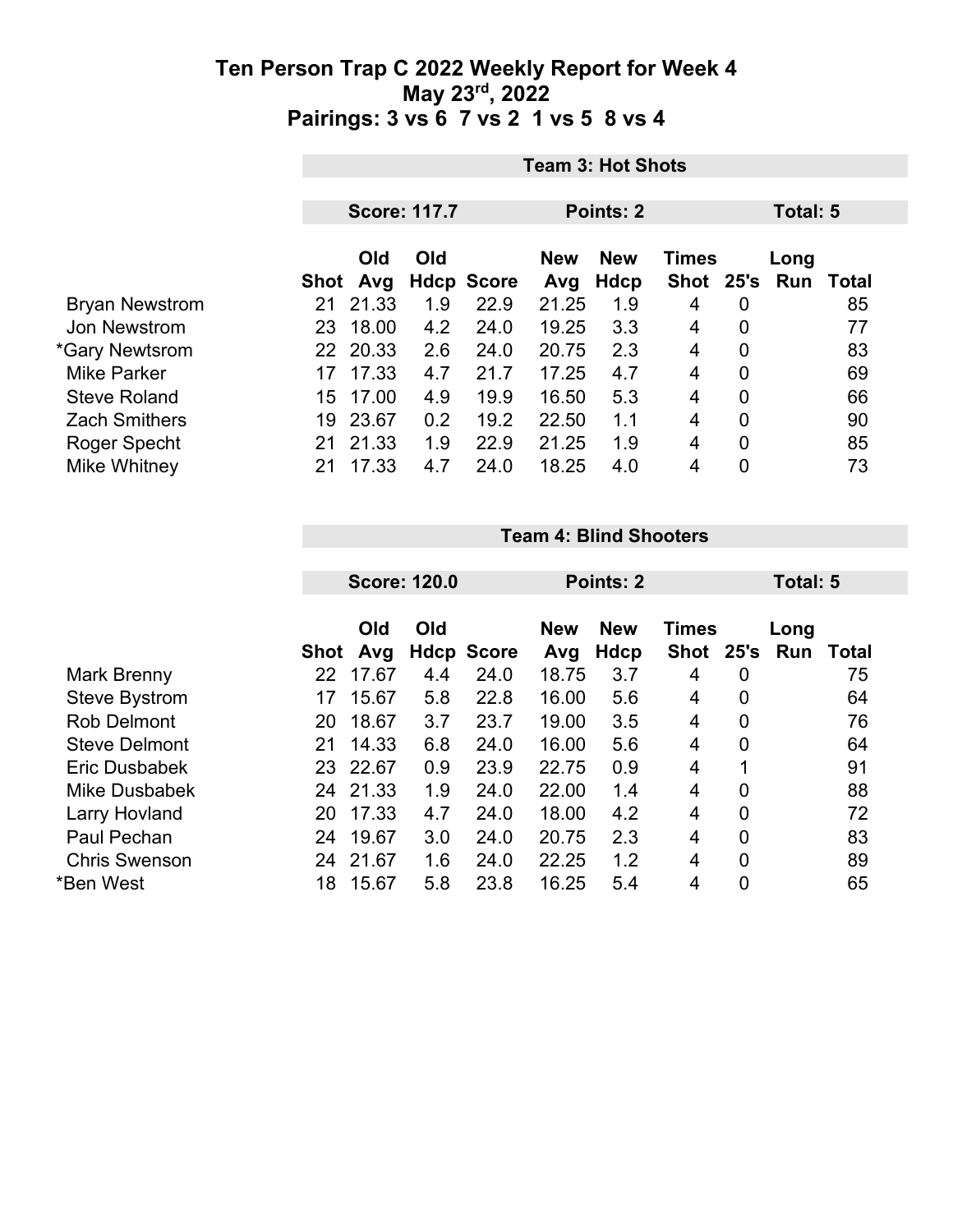|                         |                                  | <b>Team 5: Giga Chads</b> |     |                   |                   |                    |                           |             |          |                  |  |
|-------------------------|----------------------------------|---------------------------|-----|-------------------|-------------------|--------------------|---------------------------|-------------|----------|------------------|--|
|                         |                                  | <b>Score: 113.7</b>       |     |                   |                   | Points: 2          |                           |             | Total: 4 |                  |  |
|                         | Shot                             | Old<br>Avg                | Old | <b>Hdcp Score</b> | <b>New</b><br>Avg | <b>New</b><br>Hdcp | <b>Times</b><br>Shot 25's |             | Long     | <b>Run Total</b> |  |
| <b>Daniel Claessens</b> | 17                               | 17.33                     | 4.7 | 21.7              | 17.25             | 4.7                | $\overline{4}$            | $\mathbf 0$ |          | 69               |  |
| *Lucas Hemling          | 18                               | 19.00                     | 3.5 | 21.5              | 18.75             | 3.7                | $\overline{4}$            | $\mathbf 0$ |          | 75               |  |
| Luke Kolstead           |                                  | 25 24.33                  | 0.0 | 25.0              | 24.50             | 0.0                | 4                         | 2           | 25       | 98               |  |
| Jeremy Mangen           |                                  | 15 14.67                  | 6.5 | 21.5              | 14.75             | 6.5                | $\overline{4}$            | $\mathbf 0$ |          | 59               |  |
| Luke Peikert            |                                  | 23 18.33                  | 4.0 | 24.0              | 19.50             | 3.2                | $\overline{4}$            | $\mathbf 0$ |          | 78               |  |
|                         | <b>Team 6: Cheating Bastards</b> |                           |     |                   |                   |                    |                           |             |          |                  |  |
|                         |                                  |                           |     |                   |                   |                    |                           |             |          |                  |  |
|                         |                                  | <b>Score: 113.6</b>       |     |                   |                   | Points: 0          |                           |             | Total: 4 |                  |  |
|                         |                                  | Old                       | Old |                   | <b>New</b>        | <b>New</b>         | <b>Times</b>              |             | Long     |                  |  |

|                     |     |          |      | Shot Avg Hdcp Score Avg Hdcp |       |      |   |          | Shot 25's Run Total |
|---------------------|-----|----------|------|------------------------------|-------|------|---|----------|---------------------|
| Joseph Hugill       | 21  | 19.67    | 3.0  | 24.0                         | 20.00 | 2.8  | 4 | 0        | 80                  |
| Ken Hugill          | 21. | 20.00    | 2.8  | 23.8                         | 20.25 | 2.6  | 4 | $\Omega$ | 81                  |
| Ashley Lehman       |     | 8.67     | 10.7 |                              | 8.67  | 10.7 | 3 | $\Omega$ | 26                  |
| Justin Lehman       |     | 15 14.67 | 6.5  | 21.5                         | 14.75 | 6.5  | 4 | 0        | 59                  |
| <b>Art Newton</b>   |     | 16 17.33 | 4.7  | 20.7                         | 17.00 | 4.9  | 4 | 0        | 68                  |
| David Newton        | 21  | 20.33    | 2.6  | 23.6                         | 20.50 | 2.5  | 4 | 0        | 82                  |
| <b>Kelly Newton</b> | 11  | 11.33    | 8.9  | 19.9                         | 11 25 | 8.9  | 4 | 0        | 45                  |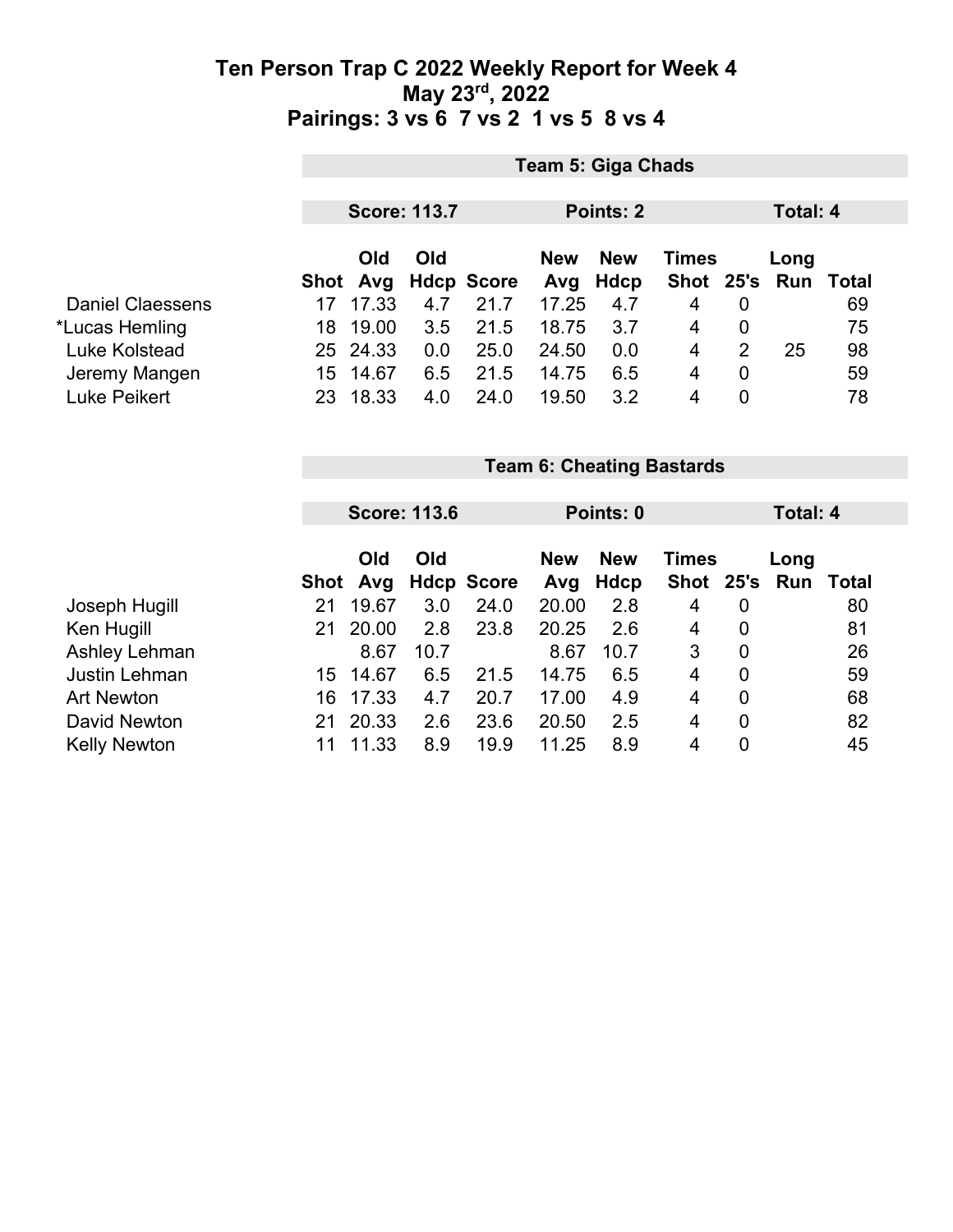|                       |                          | Team 7: Up in Smoke      |                                                |                                                                                   |  |  |  |  |  |
|-----------------------|--------------------------|--------------------------|------------------------------------------------|-----------------------------------------------------------------------------------|--|--|--|--|--|
|                       |                          | <b>Score: 114.9</b>      | Points: 0                                      | Total: 6                                                                          |  |  |  |  |  |
|                       | Old<br>Shot Avg          | Old<br><b>Hdcp Score</b> | <b>New</b><br><b>New</b><br><b>Hdcp</b><br>Avg | <b>Times</b><br>Long<br>Shot 25's Run<br>Total                                    |  |  |  |  |  |
| *Andre Audette        | 19 21.00                 | 21.1<br>2.1              | 20.50<br>2.5                                   | $\overline{4}$<br>82<br>1                                                         |  |  |  |  |  |
| <b>Grant Audette</b>  | 12.67<br>21              | 7.9<br>24.0              | 6.5<br>14.75                                   | 0<br>59<br>4                                                                      |  |  |  |  |  |
| <b>Isaac Audette</b>  | 19.67                    | 3.0                      | 19.67<br>3.0                                   | 3<br>0<br>59                                                                      |  |  |  |  |  |
| <b>Bill Bruggeman</b> | 23 22.67                 | 0.9<br>23.9              | 22.75<br>0.9                                   | 91<br>4<br>$\mathbf 0$                                                            |  |  |  |  |  |
| D Bruggeman           | 20 20.00                 | 22.8<br>2.8              | 2.8<br>20.00                                   | 80<br>0<br>$\overline{4}$                                                         |  |  |  |  |  |
| J Bruggeman           | 21.00<br>21 <sup>1</sup> | 23.1<br>2.1              | 21.00<br>2.1                                   | $\overline{4}$<br>$\mathbf 0$<br>84                                               |  |  |  |  |  |
| Zack Zack             | 18.00                    | 4.2                      | 18.00<br>4.2                                   | 3<br>$\overline{0}$<br>54                                                         |  |  |  |  |  |
|                       |                          |                          | Team 8: League average                         |                                                                                   |  |  |  |  |  |
|                       |                          | <b>Score: 115.2</b>      | Points: 0                                      | <b>Total: 2</b>                                                                   |  |  |  |  |  |
|                       | Old<br>Shot<br>Avg       | Old<br><b>Hdcp Score</b> | <b>New</b><br><b>New</b><br>Hdcp<br>Avg        | <b>Times</b><br>Long<br>Shot 25's Run<br>Total<br>$\mathbf 0$<br>$\mathbf 0$<br>0 |  |  |  |  |  |

Super Shooters: Luke Kolstead 25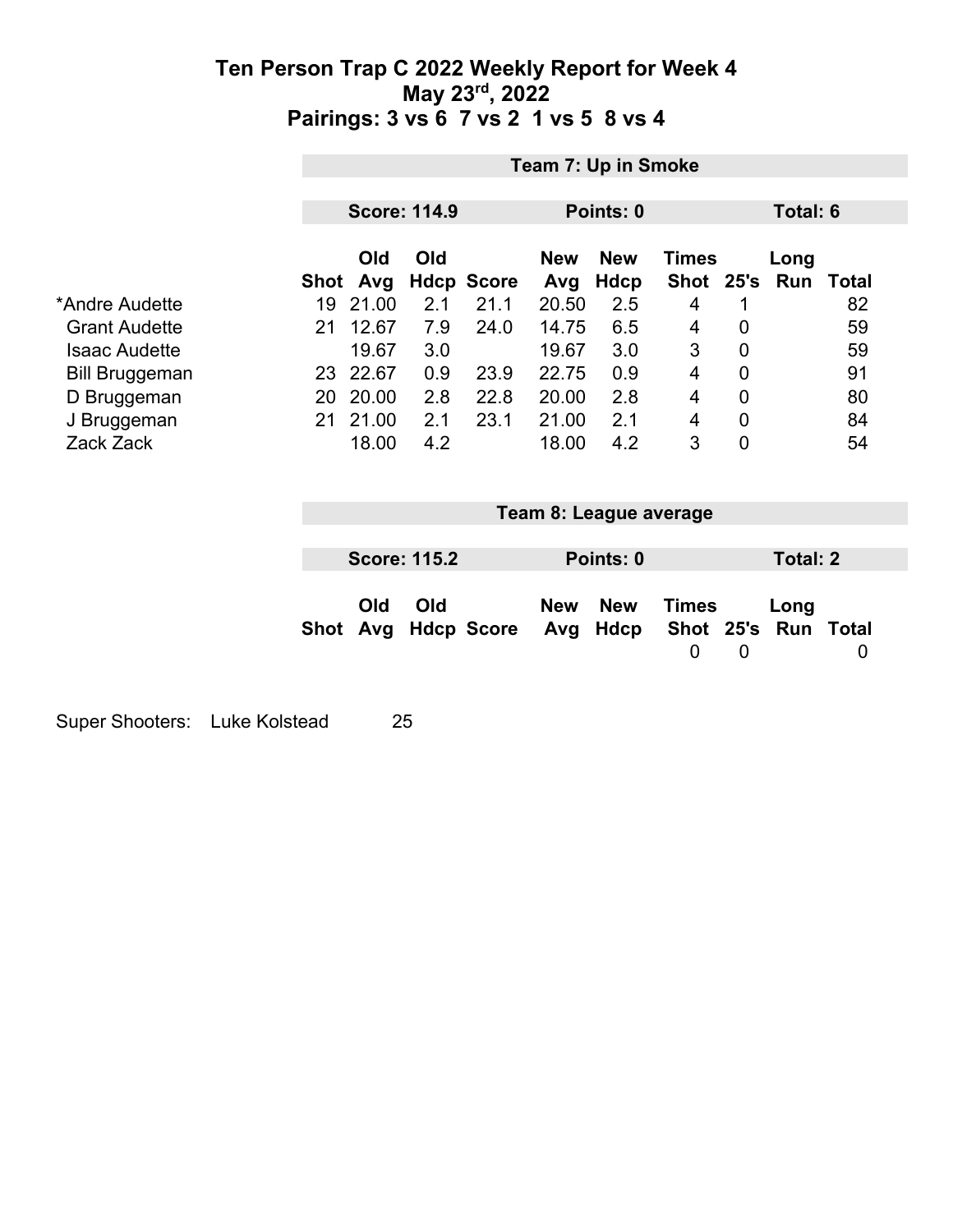## **Ten Person Trap C 22 Team Standings through week 4**

| 6.0 |
|-----|
| 6.0 |
| 5.0 |
| 5.0 |
| 4.0 |
| 4.0 |
| 2.0 |
| 0.0 |
|     |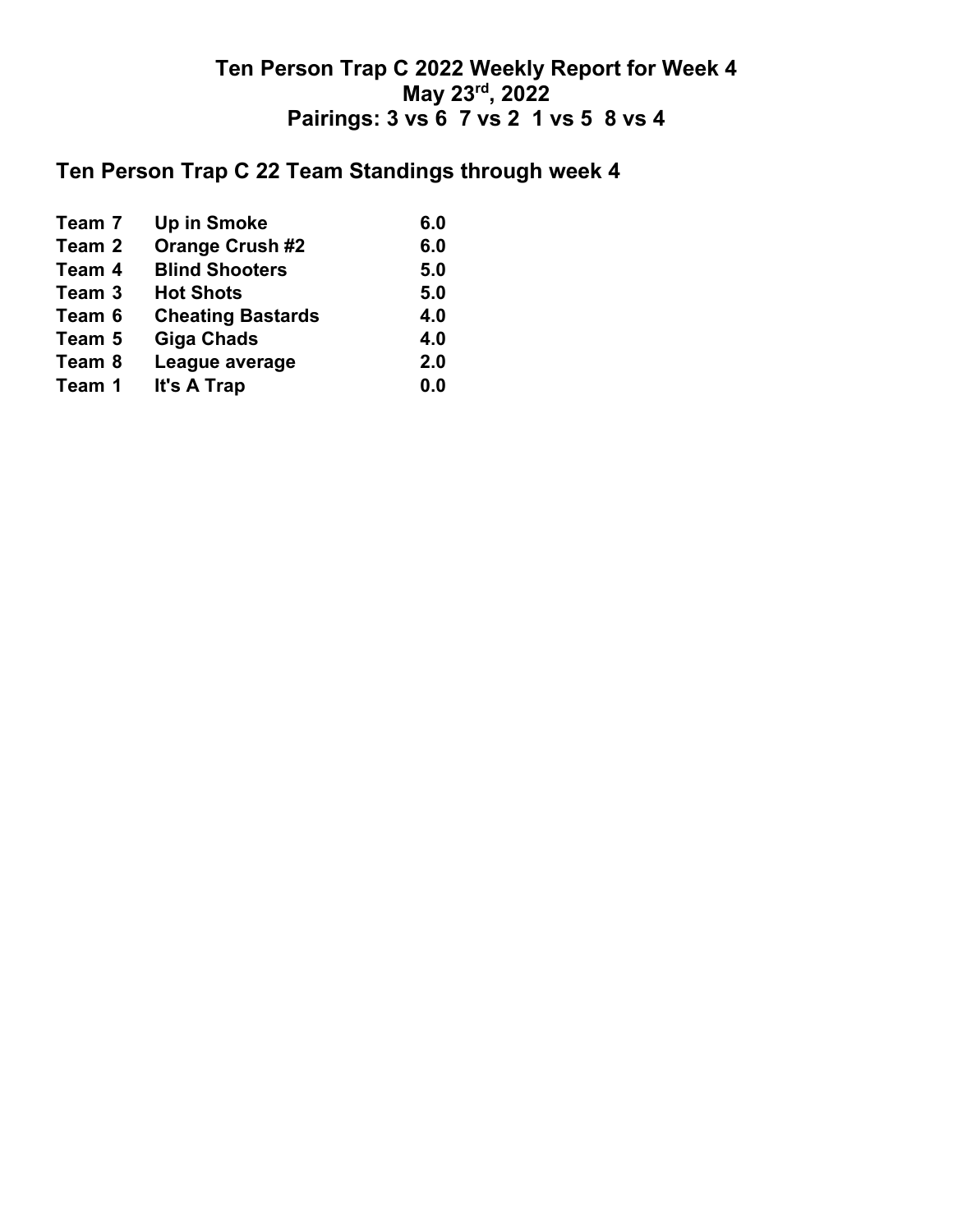# **Ten Person Trap C 2022 Total Target Leaders Through Week 4**

| Shooter                  | Total | Avg   | <b>Rounds Straights Team</b> |                |                          |
|--------------------------|-------|-------|------------------------------|----------------|--------------------------|
| Luke Kolstead            | 98    | 24.50 | 4                            | $\overline{2}$ | Giga Chads               |
| <b>Brian Staples</b>     | 94    | 23.50 | 4                            | 1              | Orange Crush #2          |
| <b>Bill Bruggeman</b>    | 91    | 22.75 | 4                            | 0              | Up in Smoke              |
| <b>Rhiannon Staples</b>  | 91    | 22.75 | 4                            | 0              | Orange Crush #2          |
| <b>Eric Dusbabek</b>     | 91    | 22.75 | 4                            | 1              | <b>Blind Shooters</b>    |
| <b>Zach Smithers</b>     | 90    | 22.50 | 4                            | 0              | <b>Hot Shots</b>         |
| <b>Chris Swenson</b>     | 89    | 22.25 | 4                            | 0              | <b>Blind Shooters</b>    |
| <b>Mike Dusbabek</b>     | 88    | 22.00 | 4                            | 0              | <b>Blind Shooters</b>    |
| <b>Bryan Newstrom</b>    | 85    | 21.25 | 4                            | 0              | <b>Hot Shots</b>         |
| Roger Specht             | 85    | 21.25 | 4                            | 0              | <b>Hot Shots</b>         |
| J Bruggeman              | 84    | 21.00 | 4                            | 0              | Up in Smoke              |
| Paul Pechan              | 83    | 20.75 | 4                            | 0              | <b>Blind Shooters</b>    |
| <b>Gary Newtsrom</b>     | 83    | 20.75 | 4                            | 0              | <b>Hot Shots</b>         |
| <b>David Newton</b>      | 82    | 20.50 | 4                            | 0              | <b>Cheating Bastards</b> |
| <b>Andre Audette</b>     | 82    | 20.50 | 4                            | 1              | Up in Smoke              |
| Ken Hugill               | 81    | 20.25 | 4                            | 0              | <b>Cheating Bastards</b> |
| Joseph Hugill            | 80    | 20.00 | 4                            | 0              | <b>Cheating Bastards</b> |
| D Bruggeman              | 80    | 20.00 | 4                            | 0              | Up in Smoke              |
| <b>Luke Peikert</b>      | 78    | 19.50 | 4                            | 0              | Giga Chads               |
| <b>Chris Harvey</b>      | 78    | 19.50 | 4                            | 0              | Orange Crush #2          |
| Jon Newstrom             | 77    | 19.25 | 4                            | 0              | <b>Hot Shots</b>         |
| <b>Rob Delmont</b>       | 76    | 19.00 | 4                            | 0              | <b>Blind Shooters</b>    |
| <b>Mark Brenny</b>       | 75    | 18.75 | 4                            | 0              | <b>Blind Shooters</b>    |
| <b>Lucas Hemling</b>     | 75    | 18.75 | 4                            | 0              | Giga Chads               |
| <b>Nathan Winn</b>       | 74    | 18.50 | 4                            | 0              | Orange Crush #2          |
| <b>Mike Whitney</b>      | 73    | 18.25 | 4                            | 0              | <b>Hot Shots</b>         |
| Luke Hoffer              | 72    | 18.00 | 4                            | 0              | It's A Trap              |
| Larry Hovland            | 72    | 18.00 | 4                            | $\mathbf 0$    | <b>Blind Shooters</b>    |
| <b>Elizabeth Staples</b> | 71    | 17.75 | 4                            | 0              | Orange Crush #2          |
| <b>Daniel Claessens</b>  | 69    | 17.25 | 4                            | 0              | Giga Chads               |
| <b>Mike Parker</b>       | 69    | 17.25 | 4                            | 0              | <b>Hot Shots</b>         |
| <b>Art Newton</b>        | 68    | 17.00 | 4                            | 0              | <b>Cheating Bastards</b> |
| <b>Mathew Hoffer</b>     | 67    | 16.75 | 4                            | 0              | It's A Trap              |
| <b>Mathew Harvey</b>     | 66    | 16.50 | 4                            | 0              | Orange Crush #2          |
| <b>Steve Roland</b>      | 66    | 16.50 | 4                            | 0              | <b>Hot Shots</b>         |
| <b>Ben West</b>          | 65    | 16.25 | 4                            | 0              | <b>Blind Shooters</b>    |
| <b>Steve Delmont</b>     | 64    | 16.00 | 4                            | 0              | <b>Blind Shooters</b>    |
| <b>Steve Bystrom</b>     | 64    | 16.00 | 4                            | 0              | <b>Blind Shooters</b>    |